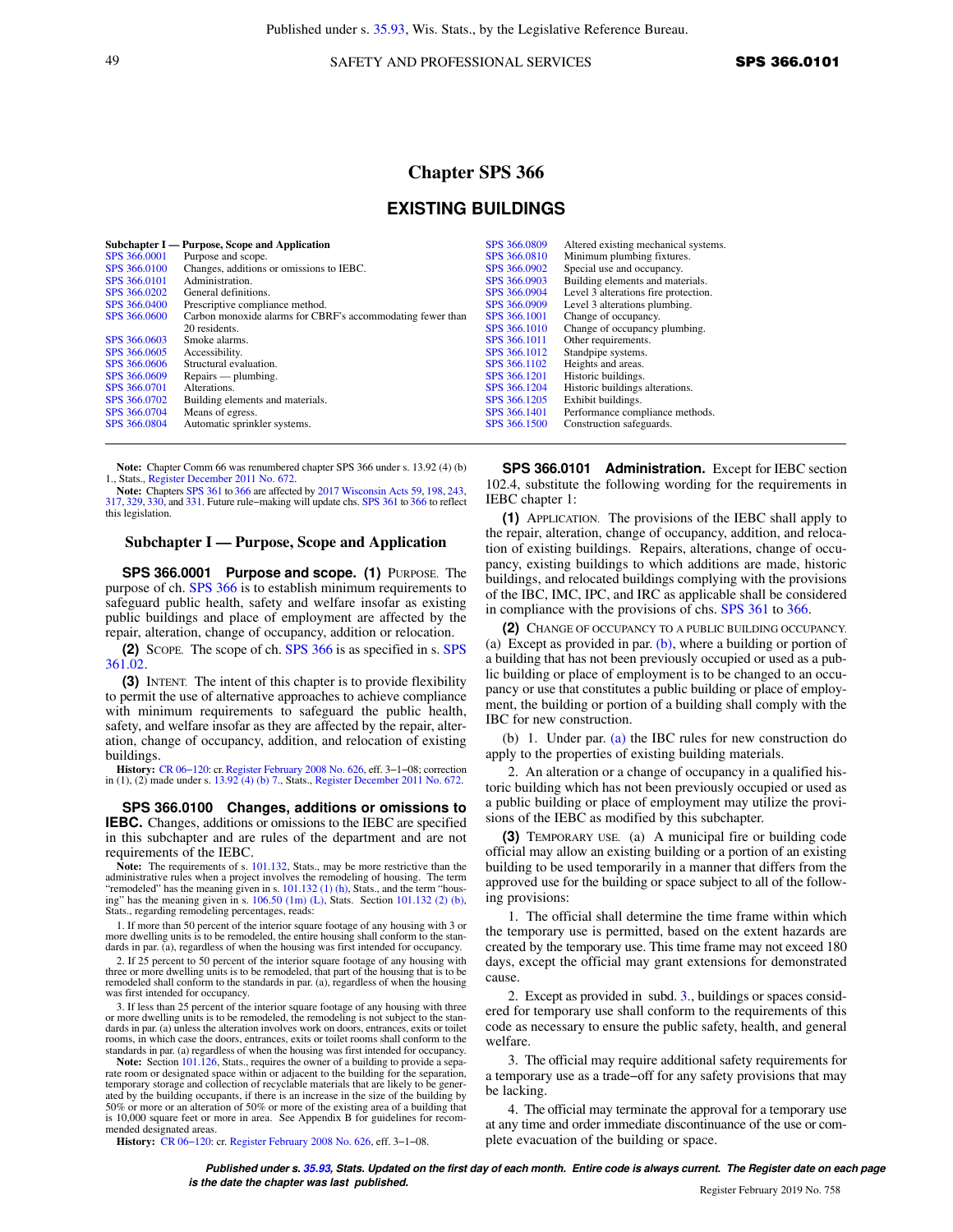(b) A temporary use permit issued by a local authority may not supersede a state corrective building order.

**(4)** COMPLIANCE METHOD. (a) The repair, alteration, change of occupancy, addition, or relocation of all existing buildings shall comply with one of the methods listed in par. [\(b\)](https://docs-preview.legis.wisconsin.gov/document/administrativecode/SPS%20366.0101(4)(b)) or [\(c\)](https://docs-preview.legis.wisconsin.gov/document/administrativecode/SPS%20366.0101(4)(c)) as selected by the applicant. Application of a method shall be the sole basis for assessing the compliance of work by the code official. Paragraphs [\(b\)](https://docs-preview.legis.wisconsin.gov/document/administrativecode/SPS%20366.0101(4)(b)) and [\(c\)](https://docs-preview.legis.wisconsin.gov/document/administrativecode/SPS%20366.0101(4)(c)) shall not be applied in combination with each other.

(b) Repairs, alterations, additions, changes in occupancy, and relocated buildings complying with the applicable requirements of IEBC chapters 5 through 13 shall be considered in compliance with the provisions of chs. [SPS 361](https://docs-preview.legis.wisconsin.gov/document/administrativecode/ch.%20SPS%20361) to [366.](https://docs-preview.legis.wisconsin.gov/document/administrativecode/ch.%20SPS%20366)

(c) Repairs, alterations, additions, changes in occupancy, and relocated buildings complying with IEBC chapter 14 shall be considered in compliance with the provisions of chs. [SPS 361](https://docs-preview.legis.wisconsin.gov/document/administrativecode/ch.%20SPS%20361) to [366.](https://docs-preview.legis.wisconsin.gov/document/administrativecode/ch.%20SPS%20366)

**History:** [CR 06−120:](https://docs-preview.legis.wisconsin.gov/document/cr/2006/120) cr. [Register February 2008 No. 626,](https://docs-preview.legis.wisconsin.gov/document/register/626/B/toc) eff. 3−1−08; [CR](https://docs-preview.legis.wisconsin.gov/document/cr/2010/103) 10–103: renum. (2) to be (2) (a) and am., cr. (2) (b) [Register August 2011 No. 668](https://docs-preview.legis.wisconsin.gov/document/register/668/B/toc),<br>eff. 9–1–11; CR 16–094: am. (1), renum. (3) to (3) (a) and am. (3) (a) 2., cr. (3) (b),<br>am. (4) (b), (c) [Register April 2018 No. 748,](https://docs-preview.legis.wisconsin.gov/document/register/748/B/toc) eff.

**SPS 366.0202 General definitions. (1)** ADDITIONS. This is a department definition for this chapter in addition to the definitions in IEBC section 202: "Exhibit building" means a qualified historic building that is open to the general public only for display or tours.

**(2)** SUBSTITUTIONS. (a) Substitute the following definition for the corresponding definition in IEBC section 202: "Historic building" means a "qualified historic building" as defined under s. [101.121 \(2\) \(c\)](https://docs-preview.legis.wisconsin.gov/document/statutes/101.121(2)(c)), Stats.

**Note:** Section [101.121 \(2\) \(c\)](https://docs-preview.legis.wisconsin.gov/document/statutes/101.121(2)(c)) of the Statutes reads as follows: "Qualified historic building" means a historic building which: 1. Is listed on, or has been nominated by the state historical society for listing

on, the national register of historic places in Wisconsin or the state register of historic places; 2. Is included in a district which is listed on, or has been nominated by the state

historical society for listing on, the national register of historic places in Wisconsin or the state register of historic places, and has been determined by the state historical society to contribute to the historic significance of the district;

2m. Is determined by the state historical society to be eligible for listing on the national register of historic places in Wisconsin or the state register of historic places; 3. Is listed on a certified local register of historic property; or

4. Is included in a district which is listed on a certified local register of historic property, and has been determined by the city, village, town or county to contribute to the historic significance of the district.

**Note:** Form SBD−7728 may be utilized to provide the status on a historic commercial building. This form is available on the department's website at dsps.wi.gov, or by request from the Department of Safety and Professional Services, P. O. Box 7302, Madison, Wisconsin 53707−7302, or call (608) 266−2112.

(b) Substitute the following definition for the corresponding definition in IEBC section 202: "Unsafe" means buildings, structures or equipment that are unsanitary, or that are deficient due to inadequate means of egress facilities, inadequate light and ventilation, or that constitute a fire hazard, or in which the structure or individual structural members meet the definition of "dangerous," or that are otherwise dangerous to human life or the public welfare, or that involve illegal or improper occupancy or inadequate maintenance shall be deemed unsafe.

(c) Substitute the following definition for the corresponding definition in IEBC section 202: "Work area" means that portion or portions of a building consisting of all reconfigured spaces as indicated on the construction documents. Work area excludes other portions of the building where incidental work entailed by the intended work must be performed and portions of the building where work not initially intended by the owner is specifically required by chs. [SPS 361](https://docs-preview.legis.wisconsin.gov/document/administrativecode/ch.%20SPS%20361) to [366.](https://docs-preview.legis.wisconsin.gov/document/administrativecode/ch.%20SPS%20366) The work area is the area reconfigured with full height walls or the area that has its required egress reconfigured.

**History:** [CR 06−120:](https://docs-preview.legis.wisconsin.gov/document/cr/2006/120) cr. [Register February 2008 No. 626,](https://docs-preview.legis.wisconsin.gov/document/register/626/B/toc) eff. 3−1−08; correction in (2) made under s. [13.92 \(4\) \(b\) 7.](https://docs-preview.legis.wisconsin.gov/document/statutes/13.92(4)(b)7.), Stats., [Register February 2008 No. 626;](https://docs-preview.legis.wisconsin.gov/document/register/626/B/toc) [CR](https://docs-preview.legis.wisconsin.gov/document/cr/2010/103)<br>10–103: am. (2), cr. (2) (b) [Register August 2011 No. 668,](https://docs-preview.legis.wisconsin.gov/document/register/668/B/toc) eff. 9–1–11; CR 16–094:<br>cr. (2) (c) [Register April 2018 No. 748,](https://docs-preview.legis.wisconsin.gov/document/register/748/B/toc) eff. 5–1–18.

**SPS 366.0400 Prescriptive compliance method.** The requirements in IEBC chapter 4 are not included as part of chs. [SPS 361](https://docs-preview.legis.wisconsin.gov/document/administrativecode/ch.%20SPS%20361) to [366](https://docs-preview.legis.wisconsin.gov/document/administrativecode/ch.%20SPS%20366), except for the requirements in IEBC section 410 when applied by IEBC section 1401.2.5.

**History:** CR 06–120: cr. [Register February 2008 No. 626](https://docs-preview.legis.wisconsin.gov/document/register/626/B/toc), eff. 3–1–08; [CR](https://docs-preview.legis.wisconsin.gov/document/cr/2010/103) [10−103](https://docs-preview.legis.wisconsin.gov/document/cr/2010/103): am. [Register August 2011 No. 668](https://docs-preview.legis.wisconsin.gov/document/register/668/B/toc), eff. 9−1–11; [CR 16−094](https://docs-preview.legis.wisconsin.gov/document/cr/2016/94): renum. from 366.0300 and am. [Register April 2018 No. 748](https://docs-preview.legis.wisconsin.gov/document/register/748/B/toc), eff. 5–1–18.

**SPS 366.0600 Carbon monoxide alarms for CBRF's accommodating fewer than 20 residents.** These are department rules in addition to the requirements in IEBC chapter 6 and are established under the authority of s. [101.127,](https://docs-preview.legis.wisconsin.gov/document/statutes/101.127) Stats.:

**(1)** (a) Existing buildings converted to be community−based residential facilities accommodating fewer than 20 residents shall be provided with carbon monoxide alarms by July 1, 2013, when either one of the following conditions exists:

1. The building contains fuel−burning appliances.

2. The building has an attached garage.

(b) This section applies to community−based residential facilities described under par. [\(a\)](https://docs-preview.legis.wisconsin.gov/document/administrativecode/SPS%20366.0600(1)(a)) in existence prior to January 1, 2005. **Note:** Pursuant to s. [101.01 \(12\),](https://docs-preview.legis.wisconsin.gov/document/statutes/101.01(12)) Stats., an existing building converted to be com-munity–based residential facility accommodating fewer than 20 residents is not defined to be a "public building." See also s. [SPS 361.02 \(4\)](https://docs-preview.legis.wisconsin.gov/document/administrativecode/SPS%20361.02(4)).

**(2)** Carbon monoxide alarms shall be listed and labeled to be in conformance with one of the following standards:

(a) UL 2034.

(b) UL 2075.

**(3)** (a) A carbon monoxide alarm shall be installed in accordance with the instructions of its manufacturer.

(b) A carbon monoxide alarm shall be provided on each floor level of an existing building accommodating a community−based residential facility described under sub. [\(1\) \(a\),](https://docs-preview.legis.wisconsin.gov/document/administrativecode/SPS%20366.0600(1)(a)) if the building contains fuel−burning appliances.

(c) A carbon monoxide alarm shall be provided on each floor level where sleeping units are located in an existing building accommodating a community−based residential facility described under sub.  $(1)$  (a), if the building has an attached garage and no fuel−burning appliances.

**History:** [CR 10−103](https://docs-preview.legis.wisconsin.gov/document/cr/2010/103): cr. [Register August 2011 No. 668,](https://docs-preview.legis.wisconsin.gov/document/register/668/B/toc) eff. 9−1−11; [CR 16−094](https://docs-preview.legis.wisconsin.gov/document/cr/2016/94): renum. from 366.0500 and am. (intro.) [Register April 2018 No. 748](https://docs-preview.legis.wisconsin.gov/document/register/748/B/toc), eff. 5−1−18.

**SPS 366.0603 Smoke alarms.** These are department rules in addition to the requirements in IEBC section 603:

**(1)** No smoke alarm, including an alarm that exists on September 1, 2011, may remain in service for more than that specified by the manufacturer.

**(2)** The replacement of a smoke alarm that uses a battery as its primary power source shall be a new smoke alarm that complies with UL 217 and either of the following:

(a) The alarm is hardwired in accordance with IBC section 907.2.11.4 and has backup power in accordance with that section.

(b) The alarm uses, as its primary power source, a non−replaceable, non−removable battery that is capable of powering the alarm for at least 10 years.

**History:** [CR 10−103](https://docs-preview.legis.wisconsin.gov/document/cr/2010/103): cr. [Register August 2011 No. 668,](https://docs-preview.legis.wisconsin.gov/document/register/668/B/toc) eff. 9−1−11; [CR 16−094](https://docs-preview.legis.wisconsin.gov/document/cr/2016/94): renum. from 366.0503 and am. (intro.) [Register April 2018 No. 748](https://docs-preview.legis.wisconsin.gov/document/register/748/B/toc), eff. 5−1−18.

**SPS 366.0605 Accessibility.** Substitute the following wording for the requirements in IEBC section 605.1: General. Repairs shall maintain accessibility in accordance with IEBC section 705.1.13.

**History:** [CR 16−094:](https://docs-preview.legis.wisconsin.gov/document/cr/2016/94) cr. [Register April 2018 No. 748](https://docs-preview.legis.wisconsin.gov/document/register/748/B/toc), eff. 5−1−18; correction made under s. [13.92 \(4\) \(b\) 1.,](https://docs-preview.legis.wisconsin.gov/document/statutes/13.92(4)(b)1.) Stats., [Register October 2018 No. 754.](https://docs-preview.legis.wisconsin.gov/document/register/754/B/toc)

**SPS 366.0606 Structural evaluation.** The requirements in IEBC sections 606.2 to 606.2.5 are not included as part of chs. [SPS 361](https://docs-preview.legis.wisconsin.gov/document/administrativecode/ch.%20SPS%20361) to [366.](https://docs-preview.legis.wisconsin.gov/document/administrativecode/ch.%20SPS%20366)

**History:** [CR 06−120](https://docs-preview.legis.wisconsin.gov/document/cr/2006/120): cr. [Register February 2008 No. 626](https://docs-preview.legis.wisconsin.gov/document/register/626/B/toc), eff. 3−1−08; [CR](https://docs-preview.legis.wisconsin.gov/document/cr/2016/94) [16−094](https://docs-preview.legis.wisconsin.gov/document/cr/2016/94): renum. from 366.0506 and am. [Register April 2018 No. 748,](https://docs-preview.legis.wisconsin.gov/document/register/748/B/toc) eff. 5−1−18.

**SPS 366.0609 Repairs — plumbing.** The requirements in IEBC section 609 are not included as part of chs. [SPS 361](https://docs-preview.legis.wisconsin.gov/document/administrativecode/ch.%20SPS%20361) to [366.](https://docs-preview.legis.wisconsin.gov/document/administrativecode/ch.%20SPS%20366)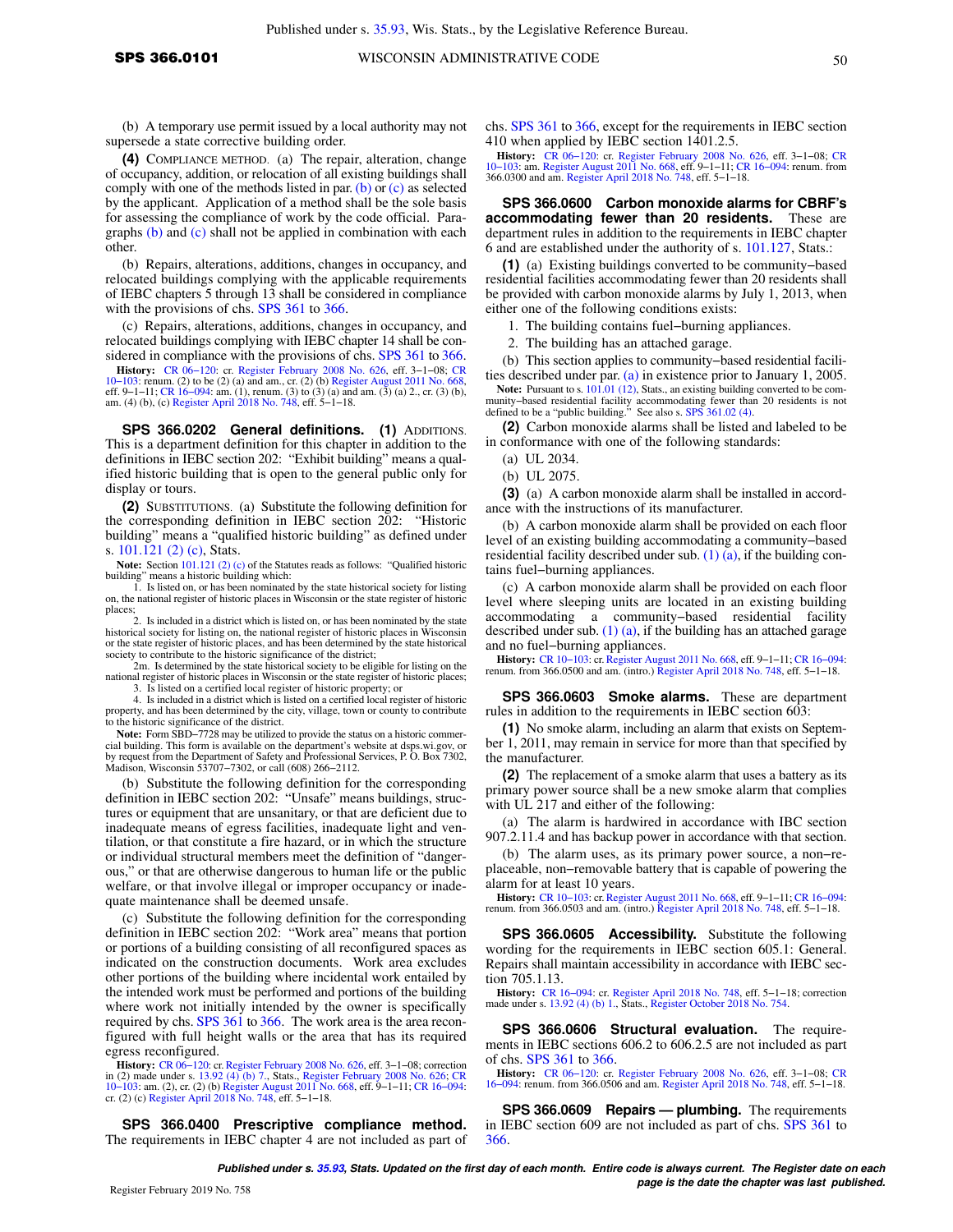**Note:** See the Wisconsin Uniform Plumbing Code, chs. [SPS 382](https://docs-preview.legis.wisconsin.gov/document/administrativecode/ch.%20SPS%20382) to [387](https://docs-preview.legis.wisconsin.gov/document/administrativecode/ch.%20SPS%20387), for plumbing and water conservation provisions.

**History:** CR 06–120: cr. [Register February 2008 No. 626,](https://docs-preview.legis.wisconsin.gov/document/register/626/B/toc) eff. 3–1–08; [CR](https://docs-preview.legis.wisconsin.gov/document/cr/2016/94) 16–094: renum. from 366.0509 and am. [Register April 2018 No. 748](https://docs-preview.legis.wisconsin.gov/document/register/748/B/toc), eff. 5–1–18; correction in (title) made under s. [13.92 \(4\) \(b\) 2.,](https://docs-preview.legis.wisconsin.gov/document/statutes/13.92(4)(b)2.) Stats., [Register April 2018 No. 748](https://docs-preview.legis.wisconsin.gov/document/register/748/B/toc).

**SPS 366.0701 Alterations.** Substitute the following wording for the requirements in IEBC section 701.2: Conformance. An existing building or portion thereof may not be altered such that the building becomes less safe than was required in its existing condition.

**History:** [CR 16−094](https://docs-preview.legis.wisconsin.gov/document/cr/2016/94): cr. [Register April 2018 No. 748,](https://docs-preview.legis.wisconsin.gov/document/register/748/B/toc) eff. 5−1−18.

**SPS 366.0702 Building elements and materials. (1)** MATERIALS AND METHODS. Substitute the following wording for the requirements in IEBC section 702.4: All new work shall comply with materials and methods requirements in the IBC, IECC, IFGC, IMC, and IPC, as applicable, that specify material standards, detail of installation and connection, joints, penetrations, and continuity of any element, component, or system in the building.

**(2)** INTERNATIONAL FUEL GAS CODE. The requirements in IEBC section 702.4.1 are not included as part of chs. [SPS 361](https://docs-preview.legis.wisconsin.gov/document/administrativecode/ch.%20SPS%20361) to [366](https://docs-preview.legis.wisconsin.gov/document/administrativecode/ch.%20SPS%20366).

**History:** CR 06–120: cr. [Register February 2008 No. 626,](https://docs-preview.legis.wisconsin.gov/document/register/626/B/toc) eff. 3–1–08; [CR](https://docs-preview.legis.wisconsin.gov/document/cr/2010/103) 10–103: am. [Register August 2011 No. 668,](https://docs-preview.legis.wisconsin.gov/document/register/668/B/toc) eff. 9–1–11; CR 16–094: renum. from 366.0602 and am. [Register April 2018 No. 748,](https://docs-preview.legis.wisconsin.gov/document/register/748/B/toc) eff. 5–1–18.

**SPS 366.0704 Means of egress. (1)** ALTERATIONS. Substitute the following wording for the requirements in IEBC section 704.1: Alterations shall be done in a manner that maintains the level of protection required for the means of egress prior to the alteration.

**(2)** STAIRWAY WIDTH. This is a department rule in addition to the requirements in IEBC section 704: Where installing an inclined platform lift or stairway chairlift, the clear−passage width shall be provided with the lift in the unfolded, usable position—except where an existing, previously approved lift is being replaced, the clear−passage width may remain as it was with the original lift in place, but it may not be reduced by the replacement.

**History:** CR 14–020: cr. [Register August 2014 No. 704,](https://docs-preview.legis.wisconsin.gov/document/register/704/B/toc) eff. 9–1–14; CR 16–094: cr. (title), (1), renum. (2) from 366.0604 and am. [Register April 2018 No. 748,](https://docs-preview.legis.wisconsin.gov/document/register/748/B/toc) eff. 5−1−18.

**SPS 366.0804 Automatic sprinkler systems.** This is a department exception to the requirement in IEBC section 804.2: The installation or extension of an automatic sprinkler system may exclude the protection of combustible concealed spaces that are not accessible in existing buildings. This exclusion is also applicable to sprinkler systems triggered by changes of use or additions.

**History:** CR 10–103: renum. from Comm 66.0701 and am. [Register August 2011](https://docs-preview.legis.wisconsin.gov/document/register/668/B/toc)<br>[No. 668,](https://docs-preview.legis.wisconsin.gov/document/register/668/B/toc) eff. 9–1–11; CR 16–094: renum. from 366.0704 and am. [Register April](https://docs-preview.legis.wisconsin.gov/document/register/748/B/toc)<br>[2018 No. 748](https://docs-preview.legis.wisconsin.gov/document/register/748/B/toc), eff. 5–1–18.

**SPS 366.0809 Altered existing mechanical systems.** The exception to the requirements in IEBC section 809.1 and the requirements in IEBC section 809.2 are not included as part of chs. [SPS 361](https://docs-preview.legis.wisconsin.gov/document/administrativecode/ch.%20SPS%20361) to [366.](https://docs-preview.legis.wisconsin.gov/document/administrativecode/ch.%20SPS%20366)

**History:** [CR 06−120:](https://docs-preview.legis.wisconsin.gov/document/cr/2006/120) cr. [Register February 2008 No. 626,](https://docs-preview.legis.wisconsin.gov/document/register/626/B/toc) eff. 3−1−08; [CR](https://docs-preview.legis.wisconsin.gov/document/cr/2016/94) [16−094:](https://docs-preview.legis.wisconsin.gov/document/cr/2016/94) renum. from 366.0709 and am. [Register April 2018 No. 748](https://docs-preview.legis.wisconsin.gov/document/register/748/B/toc), eff. 5−1−18.

**SPS 366.0810 Minimum plumbing fixtures.** Substitute the following wording for the requirements in IEBC section 810.1: Where the occupant load of a story is increased by more than 20 percent, plumbing fixtures for the story shall be provided in quantities specified in the IBC based on the increased occupant load.

**History:** [CR 06−120:](https://docs-preview.legis.wisconsin.gov/document/cr/2006/120) cr. [Register February 2008 No. 626,](https://docs-preview.legis.wisconsin.gov/document/register/626/B/toc) eff. 3−1−08; [CR](https://docs-preview.legis.wisconsin.gov/document/cr/2016/94) [16−094:](https://docs-preview.legis.wisconsin.gov/document/cr/2016/94) renum. from 366.07010 and am. [Register April 2018 No. 748,](https://docs-preview.legis.wisconsin.gov/document/register/748/B/toc) eff. 5−1−18.

**SPS 366.0902 Special use and occupancy. (1)** BOILER AND FURNACE EQUIPMENT ROOMS. Substitute the following wording for the requirements, but not the exceptions, in IEBC section 902.1.2: Boiler and furnace equipment rooms. Boiler and furnace equipment rooms adjacent to or within Groups I−1, I−2, I−4, R−1, R−2, and R−4 occupancies shall be enclosed in compliance with IBC 509 heating equipment enclosure requirements.

**(2)** EMERGENCY CONTROLS. The requirements in IEBC section 902.2.1 are not included as part of chs. [SPS 361](https://docs-preview.legis.wisconsin.gov/document/administrativecode/ch.%20SPS%20361) to [366.](https://docs-preview.legis.wisconsin.gov/document/administrativecode/ch.%20SPS%20366)

**History:** CR 06–120: cr. [Register February 2008 No. 626](https://docs-preview.legis.wisconsin.gov/document/register/626/B/toc), eff. 3–1–08: [CR](https://docs-preview.legis.wisconsin.gov/document/cr/2016/94) 06–094: cr. (title), (1), renum. (2) from 366.0802 and am. [Register April 2018 No.](https://docs-preview.legis.wisconsin.gov/document/register/748/B/toc) [748,](https://docs-preview.legis.wisconsin.gov/document/register/748/B/toc) eff. 3–1–18; correction in (1) made under s. 13.92 (4) (b) 7 [October 2018 No. 754.](https://docs-preview.legis.wisconsin.gov/document/register/754/B/toc)

**SPS 366.0903 Building elements and materials.** Substitute the following wording for the requirements in IEBC section 803.2.1: All existing interior vertical openings in the work area connecting two or more floors shall be enclosed with approved assemblies having a fire resistance rating of not less than one hour with approved opening protectives.

**History:** [CR 16−094:](https://docs-preview.legis.wisconsin.gov/document/cr/2016/94) cr. [Register April 2018 No. 748](https://docs-preview.legis.wisconsin.gov/document/register/748/B/toc), eff. 5−1−18.

**SPS 366.0904 Level 3 alterations fire protection. (1)** UPHOLSTERED FURNITURE. The requirement in IEBC section 904.1.3 condition 3 is not included as part of chs. [SPS 361](https://docs-preview.legis.wisconsin.gov/document/administrativecode/ch.%20SPS%20361) to [366.](https://docs-preview.legis.wisconsin.gov/document/administrativecode/ch.%20SPS%20366)

**(2)** FIRE ALARM AND DETECTION SYSTEMS. Substitute the requirements from 2009 IEBC section 804.2 for the requirements in IEBC section 904.2.

**History:** [CR 16−094:](https://docs-preview.legis.wisconsin.gov/document/cr/2016/94) cr. [Register April 2018 No. 748](https://docs-preview.legis.wisconsin.gov/document/register/748/B/toc), eff. 5−1−18.

**SPS 366.0909 Level 3 alterations plumbing.** These are department rules in addition to the requirements in IEBC chapter 9:

**(1)** Pursuant to s. [101.128,](https://docs-preview.legis.wisconsin.gov/document/statutes/101.128) Stats., level 3 alterations within an existing facility where the public congregates shall necessitate that plumbing fixtures serving the work area be provided in a ratio of at least 2 water closets for females as to each water closet and urinal for the males.

**(2)** (a) Under this section "facility where the public congregates" has the meaning has given in s.  $101.128$  (1) (b), Stats.

**Note:** Section [101.128 \(1\) \(b\),](https://docs-preview.legis.wisconsin.gov/document/statutes/101.128(1)(b)) Stats., reads: "Facility where the public congregates" means any of the following that has a general capacity or a seating capacity of 500 or more persons:

1. An amusement facility.

2. A convention or trade hall or center.

3. A specialty event center.

4. A sports or entertainment arena, center or building.

5. A stadium.

6. An airport, bus terminal, train station or other transportation center.

(b) Under this section "alterations" has the meaning has given in s. [101.128 \(1\) \(d\),](https://docs-preview.legis.wisconsin.gov/document/statutes/101.128(1)(d)) Stats., for "renovation".

**Note:** Section [101.128 \(1\) \(d\),](https://docs-preview.legis.wisconsin.gov/document/statutes/101.128(1)(d)) Stats., reads: "Renovation" means any structural remodeling, improvement or alteration of an existing facility where the public congregates. "Renovation" does not include any of the following:

1. Reroofing.

2. Cosmetic remodeling, including painting or the installation of wall covering, of paneling, of floor covering or of suspended ceilings.

3. An alteration to an electrical or mechanical system.

**History:** CR 06–120: cr. [Register February 2008 No. 626](https://docs-preview.legis.wisconsin.gov/document/register/626/B/toc), eff. 3–1–08; [CR](https://docs-preview.legis.wisconsin.gov/document/cr/2016/94) 06–094: renum. from 366.0809 and am. (intro.) REgister April 2018 No. 748, eff. 5–1–18; correction in (title) made under s. [13.92 \(4\) \(b\) 2.,](https://docs-preview.legis.wisconsin.gov/document/statutes/13.92(4)(b)2.) Stats. [No. 748.](https://docs-preview.legis.wisconsin.gov/document/register/748/B/toc)

**SPS 366.1001 Change of occupancy. (1)** CHANGE OF OCCUPANCY APPROVAL. Substitute the following wording for the requirements in IEBC section 1001.2: A change of occupancy or a change of occupancy within a space where there is a different fire protection system threshold requirement in IBC chapter 9 may not be made to any structure without the approval of the code official. An increased occupant load may trigger additional means of egress or fire protection requirements.

**(2)** CHANGE OF OCCUPANCY CLASSIFICATION. This is a department rule in addition to the requirements in IEBC section 1001.2.2: Buildings undergoing a change in occupancy that

**Published under s. [35.93](https://docs-preview.legis.wisconsin.gov/document/statutes/35.93), Stats. Updated on the first day of each month. Entire code is always current. The Register date on each page is the date the chapter was last published. is the date the chapter was last published.** Register February 2019 No. 758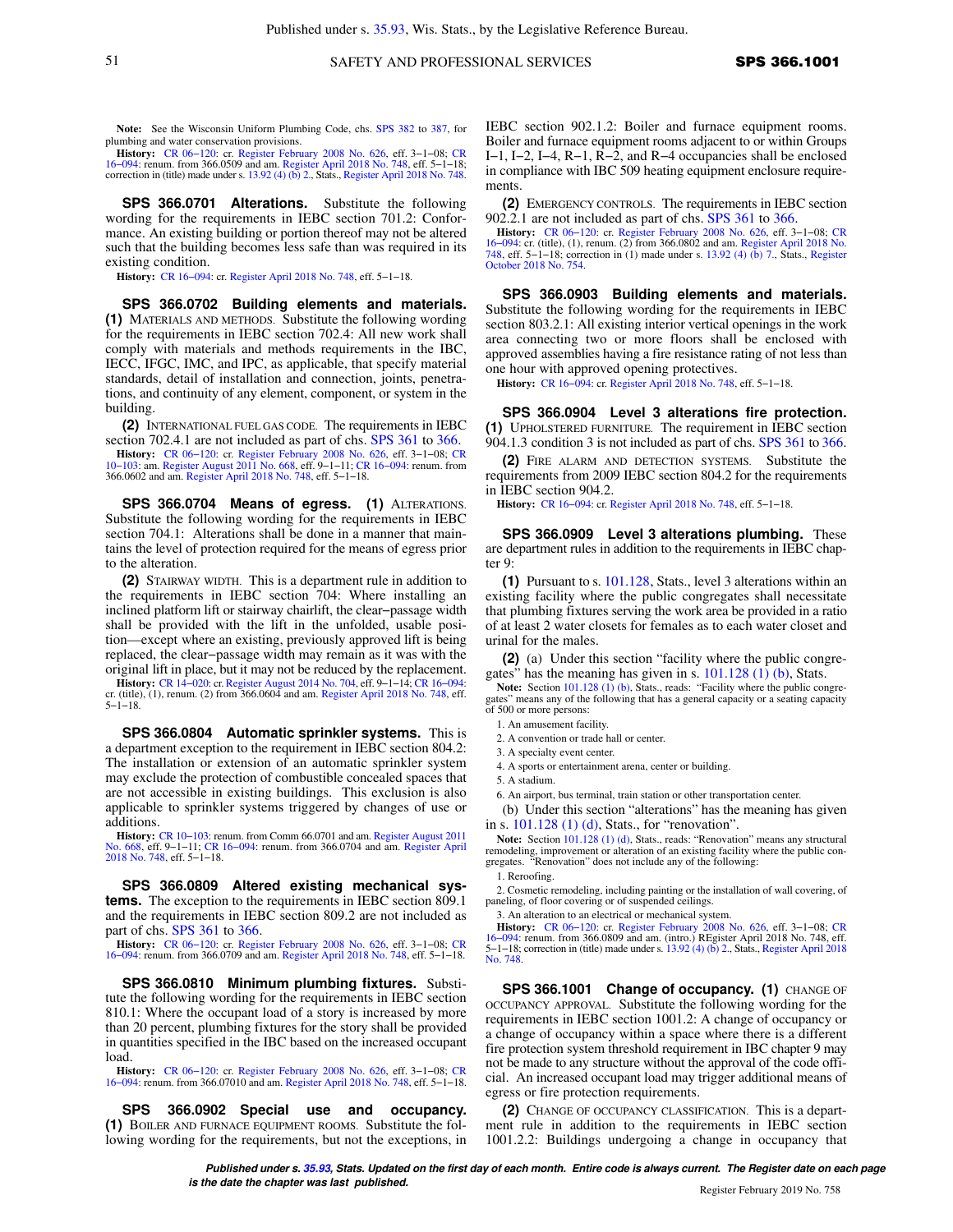would result in an increase in demand for either fossil fuel or electrical energy shall comply with the IECC.

**(3)** CERTIFICATION OF OCCUPANCY REQUIRED. The requirements in IEBC section 1001.3 are not included as part of chs. [SPS](https://docs-preview.legis.wisconsin.gov/document/administrativecode/ch.%20SPS%20361) [361](https://docs-preview.legis.wisconsin.gov/document/administrativecode/ch.%20SPS%20361) to [366.](https://docs-preview.legis.wisconsin.gov/document/administrativecode/ch.%20SPS%20366)

**History:** CR 06–120: cr. [Register February 2008 No. 626,](https://docs-preview.legis.wisconsin.gov/document/register/626/B/toc) eff. 3–1–08; [CR](https://docs-preview.legis.wisconsin.gov/document/cr/2010/103) (tile), am. (1) [Register August 2011 No. 668,](https://docs-preview.legis.wisconsin.gov/document/register/668/B/toc) eff. 9–1–11; CR 16–094: renum. (tile), (1) to (3) from 366.0901 (title), (1) to (3) and am., renum. (4

**SPS 366.1010 Change of occupancy plumbing.** Substitute the following wording for the requirements in IEBC section 1010: Where the occupant load of a story is increased by more than 20 percent, plumbing fixtures for the story shall be provided in quantities specified in the IBC based on the increased occupant load.

**History:** [CR 06−120:](https://docs-preview.legis.wisconsin.gov/document/cr/2006/120) cr. [Register February 2008 No. 626,](https://docs-preview.legis.wisconsin.gov/document/register/626/B/toc) eff. 3−1−08; [CR](https://docs-preview.legis.wisconsin.gov/document/cr/2010/103) 10–103: renum. from Comm 66.0910 [Register August 2011 No. 668,](https://docs-preview.legis.wisconsin.gov/document/register/668/B/toc) eff. 9–1–11; [CR](https://docs-preview.legis.wisconsin.gov/document/cr/2016/94)<br>16–094: renum. from 366.0912 and am. [Register April 2018 No. 748](https://docs-preview.legis.wisconsin.gov/document/register/748/B/toc), eff. 5–1–18;<br>correction in (title) made under s. [13.92 \(4\) \(b\) 2.,](https://docs-preview.legis.wisconsin.gov/document/statutes/13.92(4)(b)2.) Stats., Re

SPS 366.1011 Other requirements. (1) ELEVATOR RECALL. This is a department rule in addition to the requirements in IEBC section 1011: At least one existing elevator shall be provided with emergency recall operation and emergency in−car operation complying with ch. [SPS 318](https://docs-preview.legis.wisconsin.gov/document/administrativecode/ch.%20SPS%20318) when an existing building or structure that is greater than 60 feet in height is changed to include a Group R−1 or R−2 occupancy.

**(2)** CARBON MONOXIDE ALARMS. This is a department rule in addition to the requirements in IEBC section 1011: A building or a portion of a building changed to be or include a residential building as defined under s. [101.149 \(1\) \(b\)](https://docs-preview.legis.wisconsin.gov/document/statutes/101.149(1)(b)), Stats., shall be provided with carbon monoxide alarms or detectors in accordance with s. [SPS 362.0915.](https://docs-preview.legis.wisconsin.gov/document/administrativecode/SPS%20362.0915)

**History:** CR 06–120: cr. [Register February 2008 No. 626](https://docs-preview.legis.wisconsin.gov/document/register/626/B/toc), eff. 3–1–08; [EmR0826:](https://docs-preview.legis.wisconsin.gov/document/emergencyrules/EmR0826) emerg. renum. to be (1), cr. (1) (title) and (2), eff. 10–1–08; CR 08–085: renum. to (1), cr. (1) (title) and (2) [Register May 2009 No. 641,](https://docs-preview.legis.wisconsin.gov/document/register/641/B/toc) correction in (2) under s. [13.92 \(4\) \(b\) 7.,](https://docs-preview.legis.wisconsin.gov/document/statutes/13.92(4)(b)7.) Stats., [Register April 2018 No. 748](https://docs-preview.legis.wisconsin.gov/document/register/748/B/toc).

**SPS 366.1012 Standpipe systems.** This is a department rule in addition to the requirements in IEBC section 1012.2: Standpipe systems shall be provided in existing buildings and structures or portions of existing buildings and structures in accordance with IBC chapter 9 when existing buildings or structures that are greater than 60 feet in height are changed to include a Group R−1 or R−2 occupancy.

**History:** [CR 16−094:](https://docs-preview.legis.wisconsin.gov/document/cr/2016/94) renum. SPS 366.0901 (4) and am. [Register April 2018 No.](https://docs-preview.legis.wisconsin.gov/document/register/748/B/toc) [748](https://docs-preview.legis.wisconsin.gov/document/register/748/B/toc), eff. 5−1−18.

**SPS 366.1102 Heights and areas. (1)** AREA LIMITA-TIONS. This is a department exception in addition to the exception in IEBC section 1102.2: Buildings meeting the legacy Wisconsin unlimited area provisions are allowed to have unlimited area additions per the current code without a separating firewall.

**(2)** FIRE PROTECTION SYSTEMS. This is a department exception to the requirements in IEBC section 1102.3: An automatic sprinkler system is not required for additions to individual dwelling units within existing townhouses that are not already protected with an automatic sprinkler system.

**History:** CR 10–103: cr. [Register August 2011 No. 668,](https://docs-preview.legis.wisconsin.gov/document/register/668/B/toc) eff. 9–1–11; CR 16–094: cr. (title), (1), renum. (2) from 366.1002 and am. [Register April 2018 No. 748,](https://docs-preview.legis.wisconsin.gov/document/register/748/B/toc) eff. 5−1−18.

**SPS 366.1201 Historic buildings. (1)** SCOPE. This is a department rule in addition to the requirements in IEBC section 1201.1: Any historic building is exempt from the energy requirements of chs. [SPS 361](https://docs-preview.legis.wisconsin.gov/document/administrativecode/ch.%20SPS%20361) to [366](https://docs-preview.legis.wisconsin.gov/document/administrativecode/ch.%20SPS%20366).

**(2)** REPORT. The requirements in IEBC section 1202.2 are not included as part of chs. [SPS 361](https://docs-preview.legis.wisconsin.gov/document/administrativecode/ch.%20SPS%20361) to [366.](https://docs-preview.legis.wisconsin.gov/document/administrativecode/ch.%20SPS%20366)

**History:** CR 06–120: cr. [Register February 2008 No. 626,](https://docs-preview.legis.wisconsin.gov/document/register/626/B/toc) eff. 3–1–08; [CR](https://docs-preview.legis.wisconsin.gov/document/cr/2010/103) 06–103: renum. (1) to be (2), (2) to be Comm 66.1105 and am. (2) (title), cr. (1) Regis-<br>10–103: renum (1) to be (2), (2) to be Comm 66.1105 and am. [Register April 2018 No. 748,](https://docs-preview.legis.wisconsin.gov/document/register/748/B/toc) eff. 5−1−18.

**SPS 366.1204 Historic buildings alterations.** Historic buildings are not required to comply with the IECC for building envelope compliance except as follows:

**(1)** Existing ceiling, wall, or floor cavities exposed during alterations shall be filled with insulation.

**(2)** All replacement skylight, window, and/or door assemblies shall meet the minimum code requirements of the IECC unless specifically designed to address unique aesthetics associated with the historic nature of the building. Glass only replacements in an existing sash and frame are exempt from the application of the IECC.

**(3)** Roofs without insulation in the cavity and where the sheathing or insulation is exposed during reroofing shall be insulated either above or below the sheathing so as to meet the minimum insulation required by the IECC, or shall provide insulation to the greatest extent possible.

**History:** [CR 16−094](https://docs-preview.legis.wisconsin.gov/document/cr/2016/94): cr. [Register April 2018 No. 748](https://docs-preview.legis.wisconsin.gov/document/register/748/B/toc), eff. 5−1−18; correction in (title) made under s. [13.92 \(4\) \(b\) 2.,](https://docs-preview.legis.wisconsin.gov/document/statutes/13.92(4)(b)2.) Stats., [Register April 2018 No. 748](https://docs-preview.legis.wisconsin.gov/document/register/748/B/toc).

**SPS 366.1205 Exhibit buildings.** These are department rules in addition to the requirements in IEBC section 1205: Historic buildings to be used as exhibit buildings shall comply with all of the following requirements:

**(1)** The building shall be open to the public only under the supervision of a tour guide.

**(2)** The building may not be lived in, slept in or worked in, except for the purpose of demonstrating to the public how people lived in a particular era.

**(3)** Smoking is prohibited in the building.

**(4)** Open flame equipment may not be used in the building, except for fire places and other mechanical equipment original to the building.

**(5)** Fire extinguishers shall be installed in exhibit buildings and may be located in a nonconspicuous location but accessible to the occupants.

**(6)** (a) At least one smoke detector shall be provided for each 1,200 square feet of floor area with a minimum of one smoke detector per floor level.

(b) 1. Except as specified in subd. [2.](https://docs-preview.legis.wisconsin.gov/document/administrativecode/SPS%20366.1205(6)(b)2.), where electricity is provided in the exhibit building, the smoke detectors shall be connected to the electrical power.

2. Where no electrical power is provided to an exhibit building, the smoke detectors shall be of a battery type.

3. Smoke detectors shall be tested weekly.

**(7)** Exhibit buildings provided with only one means of egress shall be restricted to a total capacity of 12 people, and not more than 6 people may be located above or below the first floor at any one time.

**(8)** Stairways without 6−foot, 4−inch vertical headroom clearance shall have signs posted warning occupants of the headroom clearance available.

**(9)** Exit signs shall be provided in accordance with the prevailing code in exhibit buildings occupied prior to ½−hour before sunrise and ½–hour after sunset and in all areas not provided with natural lighting.

**History:** CR 10–103: renum. from Comm 66.1101 (2) [Register August 2011 No.](https://docs-preview.legis.wisconsin.gov/document/register/668/B/toc)<br>[668,](https://docs-preview.legis.wisconsin.gov/document/register/668/B/toc) eff. 9–1–11; correction in (b) 1. made under s. [13.92 \(4\) \(b\) 7.,](https://docs-preview.legis.wisconsin.gov/document/statutes/13.92(4)(b)7.) Stats., [Register](https://docs-preview.legis.wisconsin.gov/document/register/748/B/toc)<br>[August 2011 No. 668](https://docs-preview.legis.wisconsin.gov/document/register/668/B/toc); CR 16–094: renum. from 366.1105 and a [April 2018 No. 748](https://docs-preview.legis.wisconsin.gov/document/register/748/B/toc), eff. 5−1−18.

**SPS 366.1401 Performance compliance methods. (1)** APPLICABILITY. Substitute the following wording for the requirements in IEBC section 1401.2: The provisions of sections 1401.2.1 through 1401.2.5 shall apply to existing occupancies that will continue to be, or are proposed to be, in Groups A, B, E, F, M, R, and S. These provisions may not apply to buildings with occupancies in Group H or Group I.

**(2)** ACCESSIBILITY REQUIREMENTS. Substitute the following wording for the requirements in IEBC section 1401.2.5: All por-

**Published under s. [35.93,](https://docs-preview.legis.wisconsin.gov/document/statutes/35.93) Stats. Updated on the first day of each month. Entire code is always current. The Register date on each Page is the date the chapter was last published. page is the date the chapter was last published.**